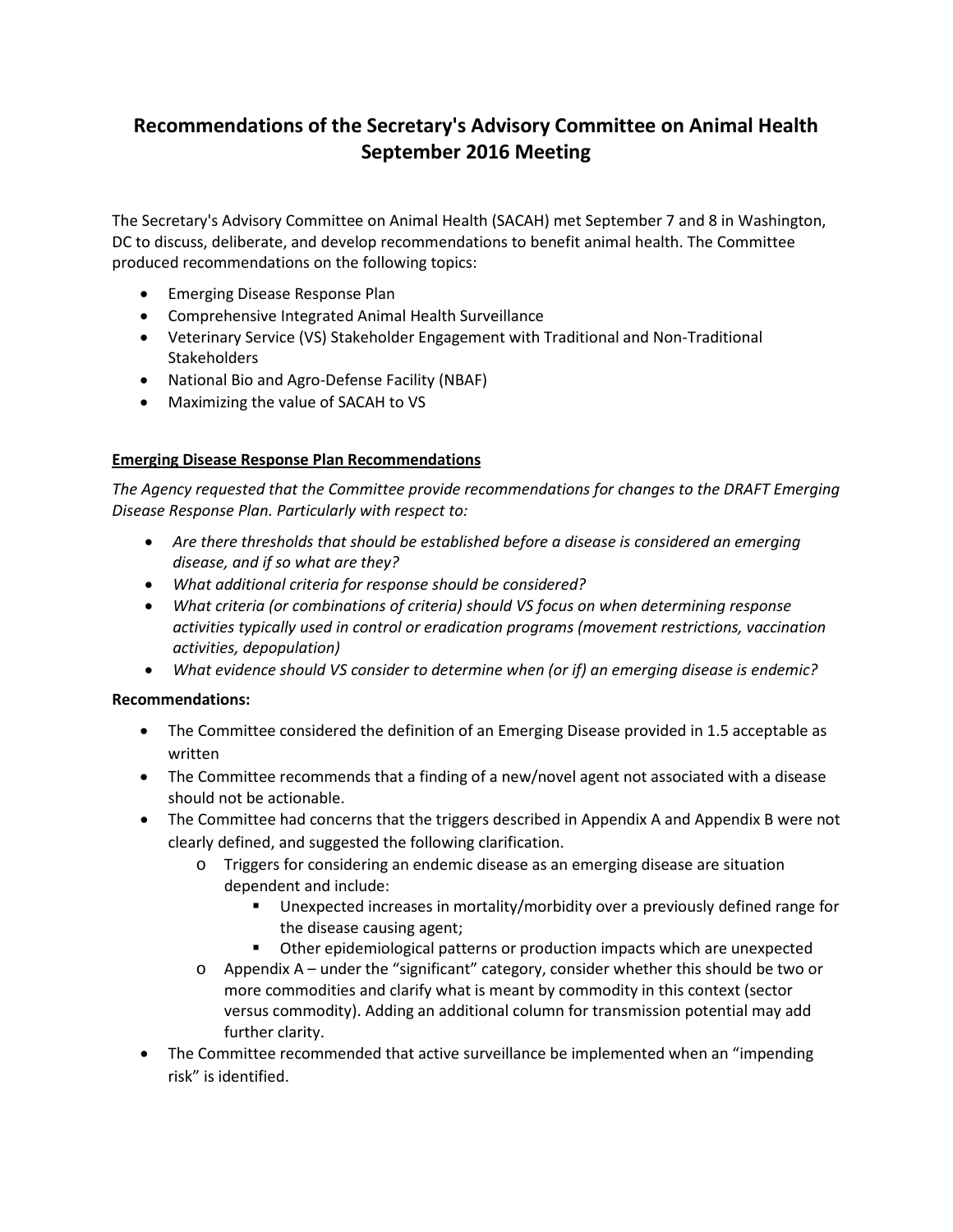- Page 11 final sentence paragraph 2, add contagiousness and impact on rare/heritage genetics. These criteria are used in Appendix B, part 2 to evaluate and characterize the emerging disease threat.
- *Tribal* should be included wherever *state* is used in the document.
- USDA should define in advance criteria used to determine when a disease moves from emerging to endemic.
- Roles described on page 9 should be inclusive of states and industry throughout the process from identification of an emerging disease through the development of response options and communication.

# **Comprehensive Integrated Animal Health Surveillance Recommendations**

*The Agency asked the Committee to provide recommendations on how best to help all stakeholders understand the importance of robust data collection, integration and reporting to the ultimate realization of comprehensive integrated animal health surveillance. Support for the various data management assessments that are currently ongoing to find both short term and long-term solutions to management of animal health data. The Committee was asked to provide suggestions on the needs of external customers and stakeholders for animal health information including the how best to access the information, the availability frequency, and the reporting format(s).*

### **Recommendations:**

- The Committee's discussion and recommendations focused on how federal agencies, state agencies and licensed laboratories manage their data, communicate with each other, and provide data to the public. The Committee considers improving these internal and interactive aspects a high priority. This can, and should be, accomplished without imposing any new requirements on producers or private (accredited) veterinarians.
- The Agency should establish and continue outgoing partnerships with industry and outreach to non-traditional stakeholders and other industry organizations. The goal of these partnerships is to:
	- o determine animal health surveillance goals,
	- o determine which data to access,
	- o identify gaps to meet animal health surveillance goals,
	- o continue to work to identify and prioritize the streams, and
	- o establish parameters and protocols for sharing.

When common goals for CIS are agreed upon, the Committee urges USDA, states, tribes, veterinarians and industries to move forward on implementation of data sharing.

- The Committee recommends that USDA access the resources necessary to bring the full network of animal health laboratories the capability to electronically message and share data.
- The Committee recommends that USDA continues to prioritize, leverage and work with industry to identify additional resources to electronically generate and message the full complement of diagnostic test results using standardized Logical Observation Identifier Names and Codes (LOINC® ) and an Health Level-7 (HL7) message structure that are consistent with the NAHLN/USDA schema.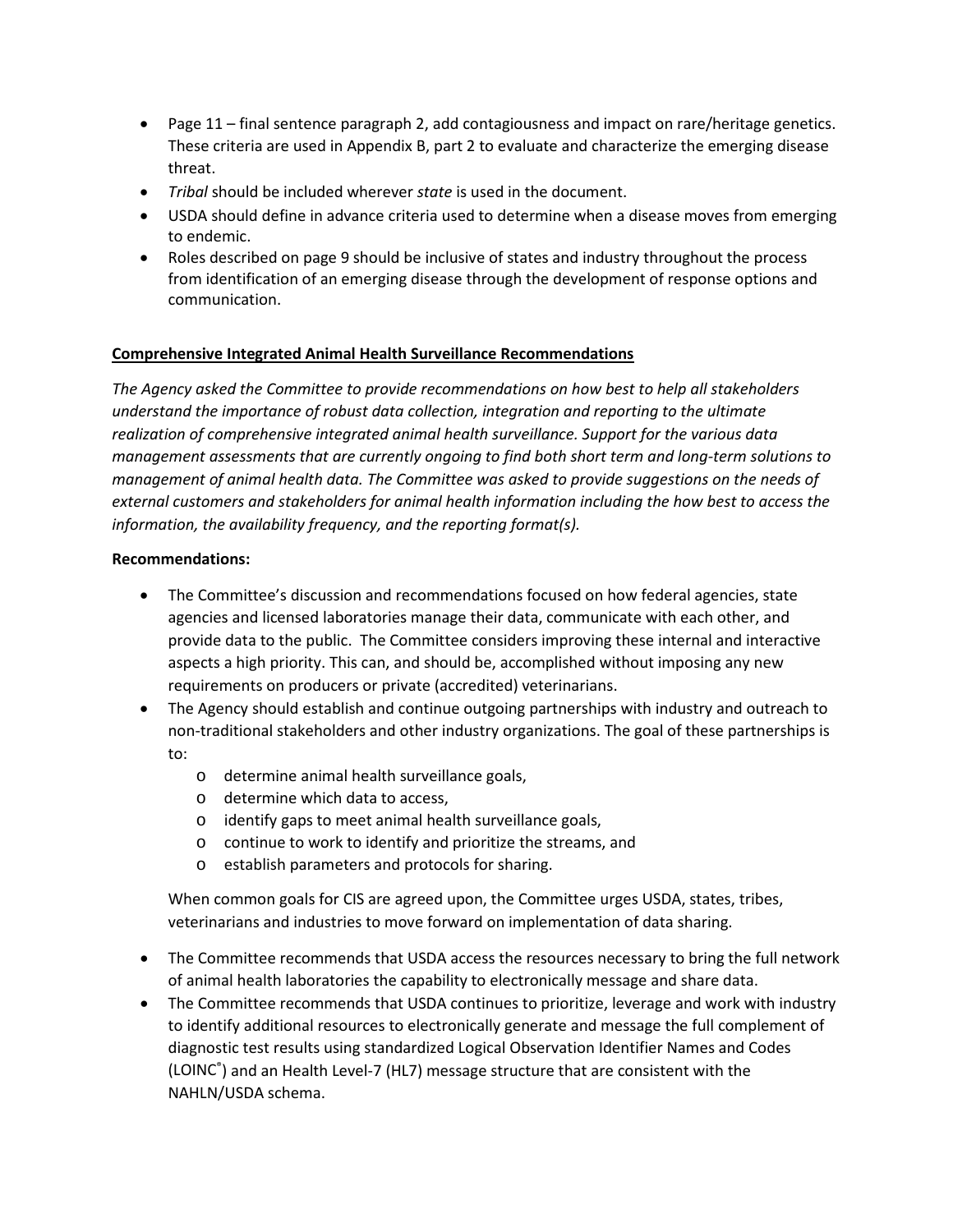- The Committee recommends that USDA take action, when appropriate, on comprehensive integrative surveillance findings based on risk analysis.
- The Committee recommends that the NLRAD serve as a surveillance stream for CIS. Summary reports of CIS should be made publically available as soon as practicable. The reports are key to making the funding available for control, treatment, management and research.

# **VS Stakeholder Engagement with Traditional and Non-Traditional Stakeholders**

*What collaboration and communication strategies are VS leveraging that are most effective, and where are the opportunities for improved collaboration and outreach? What communication strategies have been most effective in distributing Veterinary Services' animal health messages?*

# **Recommendations:**

- Several Committee members identified NAHMS as an effective tool. The information is simple to get to, easy to use, and has information in multiple formats.
- Several Committee members have also found the USDA website to be a good tool. There is concern about difficulty in locating specific information, as well as the problem of outdated information available on the internet. Conference calls, with the information posted on the website immediately afterward, work well.
- Another identified effective tool is in-person involvement of APHIS staff. When APHIS staff serve on organizational committees such as industry or state veterinary medical associations it allows APHIS to receive input from the other members who will then disseminate information they learn from the APHIS staff. Speaking at events or at committee meetings is also effective. Taking opportunities to meet with producers during non-emergency situations is useful for building relationships. The Committee discussed the need to have consistent messaging at all levels (i.e. having VS staff providing consistent information), but ensuring that the staff are empowered to speak freely with producers and groups.
- The information provided through veterinary accreditation improves preparedness on the part of practicing veterinarians, and should be continued and promoted.

*What communication strategies could VS use to improve messaging to stakeholders? Does SACAH have any specific recommendations regarding the education materials available to the public, such as fact sheets, web pages, and producer job aids? What communication strategies could VS use to improve messaging to State Officials, Tribal Nations, local government, industry, producers, and nontraditional communities?*

- Communications are everyone's job
- Communications should be viewed as bidirectional, getting input from stakeholders on an ongoing basis as well as providing information
- The messaging in fact sheets should be simply worded
- Develop communications strategies for diverse producers in addition to communications strategies focused on specific commodity groups
- Create interactive and engaging webinars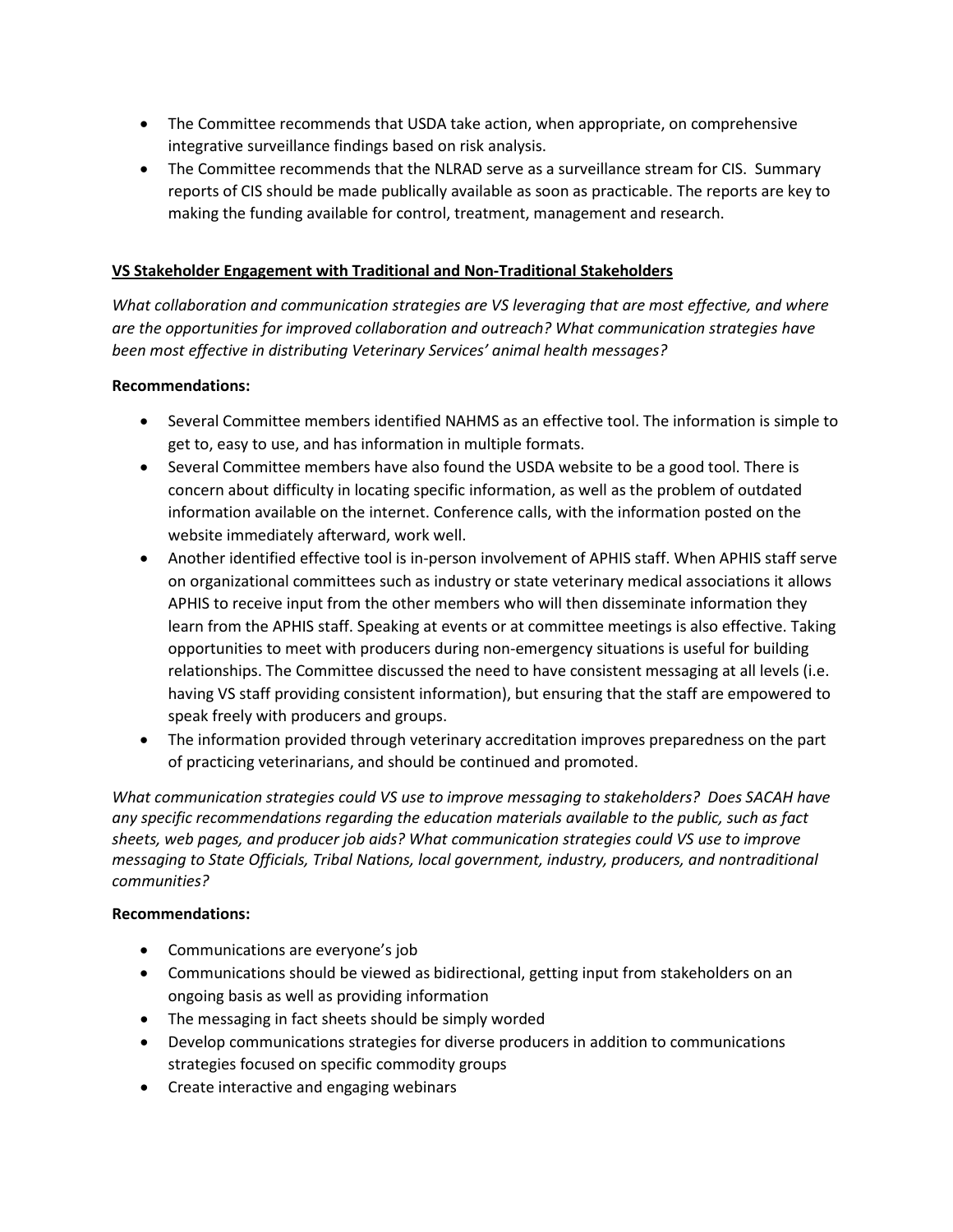- o Have multiple mini-topics (10-15 minute), followed by Q&A for each topic
- o Embed quizzes through the webinar and provide immediate statistics on how people answered the question
- o Provide additional resources on the website
- Consider social media beyond APHIS's own Facebook page. Identify Facebook or other social media sites of stakeholders to share approved information (fact sheets, FAQs, etc.) in response to questions
- Provide communications through multiples avenues for producers who do not have computers or access to internet via (provide resources in multiple languages):
	- o Written materials
	- o Radio
	- o Dissemination of handouts or postcards through feed stores
- Locate venues for disseminating information aimed at nontraditional stakeholders include conferences, events, and publications aimed at small farmers, homesteaders, and hobby animal owners
- Identify communication channels for religious communities, such as Amish and Mennonite that are appropriate for those communities.
- Consider the issues specific to different audiences, including past negative experiences with USDA (such as discrimination or mass animal depopulations); recognize that the Agency has to meet stakeholders where they are
- Leverage existing networks, including:
	- o Extension services
	- o Local leaders and agencies
	- o Ag media publications
	- o Land grant university publications or media
	- o Other branches of USDA; cooperate within the Agency on outreach, including sharing exhibit booths at events
- Develop a staff directory or contact information organized by expertise/ area of work, so that people know who to contact
- Consider creating a basic overview piece (such as a trifold) that explains who VS is and what it can do that can be shared by VMOs in the field as well as through other venues
- Easily accessible, comprehensive "one-stop-reference" for all VS data collected/reported, similar to the National Institute for Food and Agriculture Data Gateway. It would be ideal to click onto a state and be able to see visually and with hard data what APHIS-VS programs are doing in each state.
- Increase transparency of regulatory action
	- o Advance notice of rulemaking
	- o Other avenues for getting notice out
	- o Engaging stakeholders early and often so they are not surprised
- Advertise the availability of email alerts and information updates, in which people can stay informed
- Provide specific alert system for veterinarians, perhaps using the accredited veterinarian lists.
- Including consumers as a target audience, in addition to the groups listed in the question in order to develop trust by consumers in VS.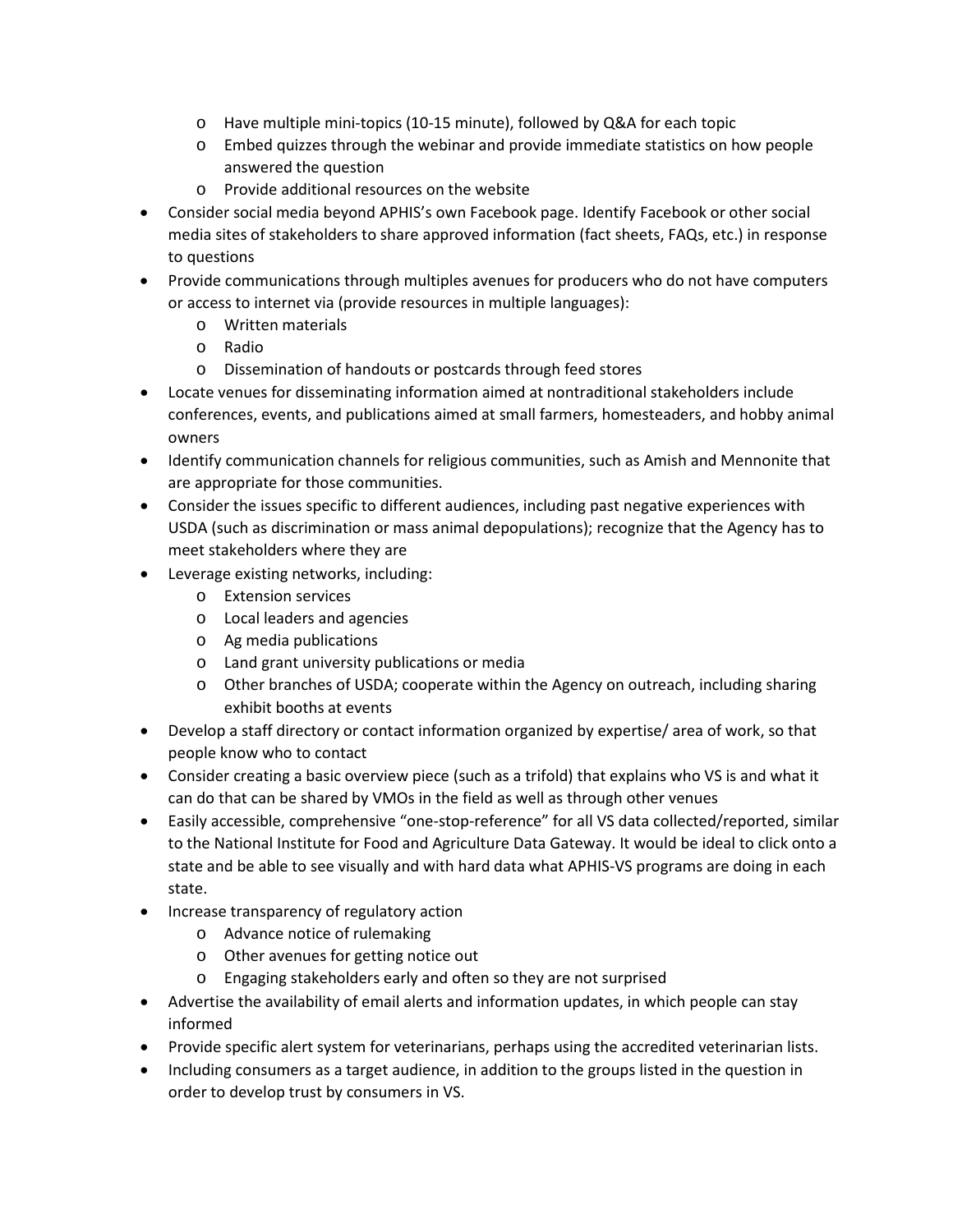## *How can VS improve collaboration with other Agencies?*

## **Recommendations:**

- Continue interagency working groups with defined action items for collaboration on key issues
- Increase use of interagency agreements and memorandums of understanding to better utilize related expertise found in other agencies

### **NBAF Discussion and Recommendation**

*At the request of the Agency, the Committee suggested ways to leverage the Committee in the NBAF and the communication needs to foster a working relationship with the Committee.* 

*What information about NBAF would the SACAH like to receive as planning and construction continues?*

### **Recommendations:**

- Any delays in timelines, progress to milestones
- Information about how continuity of service will be maintained
- Information on safe transport of samples to NBAF

*How would the groups you represent like to receive NBAF updates? What are the existing mechanisms we can use?*

### **Recommendations:**

- Quarterly emails, opt in list
- Annual webinar or in-person meeting
- Create national ownership for the project, not just KS, through a national stakeholder meeting or webinar in DC
- Liaison to SACAH from NBAF
- Presentations to USAHA, AAAP, other professional and stakeholder meetings including executive leadership and general membership

*How would the SACAH and the groups you represent like to provide input into NBAF's priorities as the programs are developed? After NBAF is operational?*

- SACAH NBAF Liaison
- USAHA resolution process
- Communications with the National Assembly of State Animal Health Officials
- Service on, or presentations to, commodity group or state VMA committees
- Review NIFA process to gather input
- Priority areas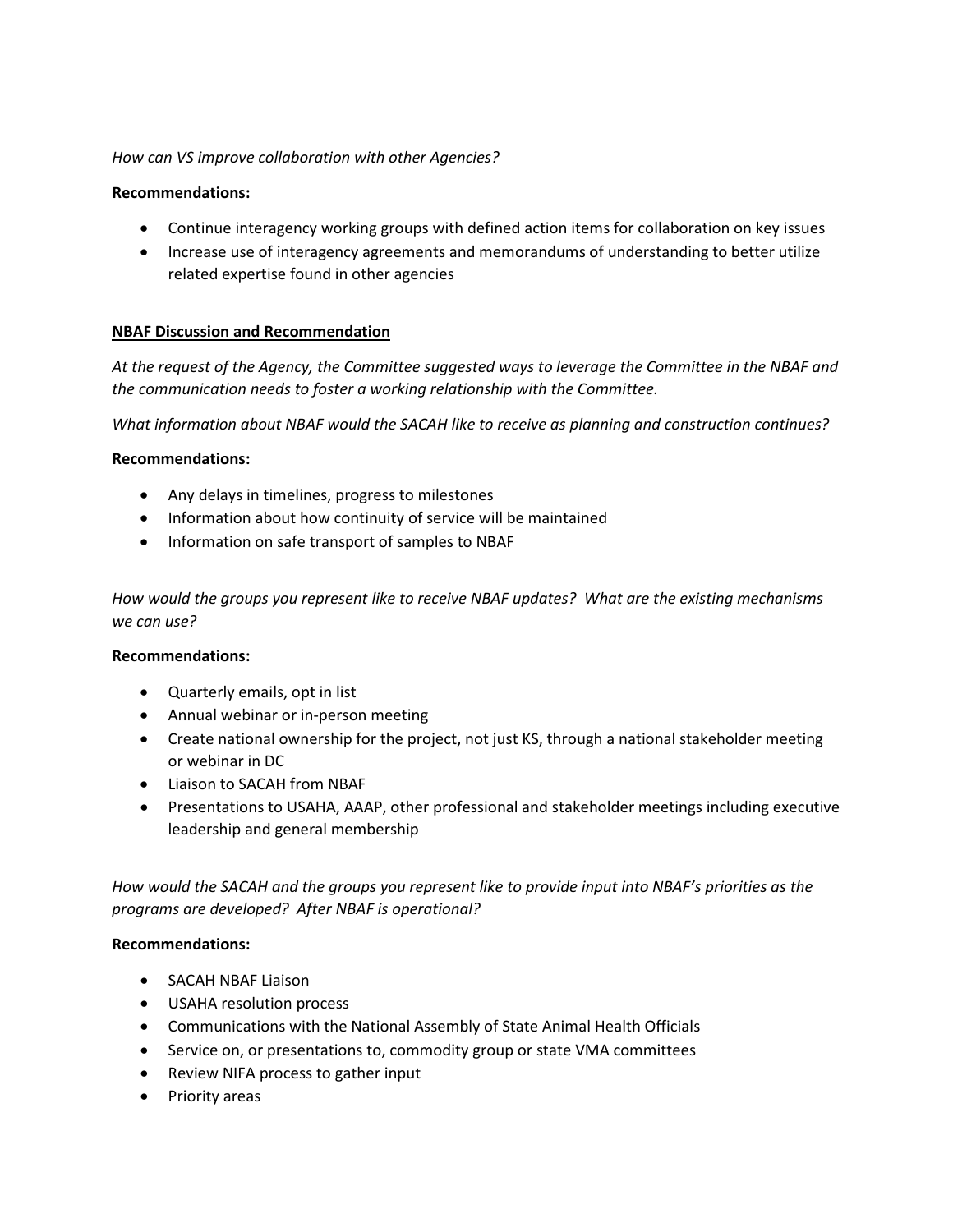- o Close FAD clinical knowledge gaps, develop good clinical parameters
- o Domestic select agents, fill knowledge gaps (e.g. B. suis in canines)
- o Utilize NBAF as a training ground for domestic emergency response activities

## **Maximizing the value of SACAH to Veterinary Services VS**

*The Committee shared recommendations for ways the Agency can maximize the value of the Committee for the following term (2016-2018) to include problem solving, effective communications, developing and implementing strategies, and meeting objectives.* 

*How to better leverage SACAH to solve problems and to maximize the effectiveness of the Committee.* 

# **Recommendations:**

- When VS is working with States, VS needs to give clear signals to the States that all stakeholders need to be at the table.
- Engage and interact with the public/consumer.
- Lay out expectations to SACAH members that they will be involved in a working relationship with VS (e.g. topic specific subcommittees) and appoint the correct mix of people to be able to develop work product and accomplish the goals. Representatives are required to go back to their stakeholders for discussion of recommendations.
- Allow adequate lead-time to allow members to gather input from their stakeholders prior to meetings and follow up time to allow for discussion of recommendations.
- While there is value in making recommendations and providing direction to USDA efforts, further fleshing out of the reports to define the thought process and justification for recommendations may improve understanding.
- Utilize the Committee more immediately upon appointment.

### *Potential agenda items for the 2016 -2018 Committee term that would meet these objectives.*

- Use SACAH to conduct after action evaluations of responses to high consequence disease events and discuss lessons learned.
- Identifying areas of animal and human interaction in a One Health context to demonstrate the challenges and opportunities for surveillance, cross-agency collaboration and impact on commercial production. One concern is that VS or the industry would not be able to take action to prevent the movement of disease from humans or pets into the food production system because the information on potential risk is not available.
- USDA, State and general veterinary workforce development needed to deliver health care to food animals, and prepare for animal health emergencies. Developing solutions to student debt load will help to fill these needs. What is the appropriate role of this Committee and USDA to solve this problem?
- Indemnification process for program diseases, as well as to consider the potential for emerging disease funds. What can states, industry, USG bring to the table?
- Electronic CVI and records challenges and opportunities to implementation and how to tie into Comprehensive and Integrated Surveillance.